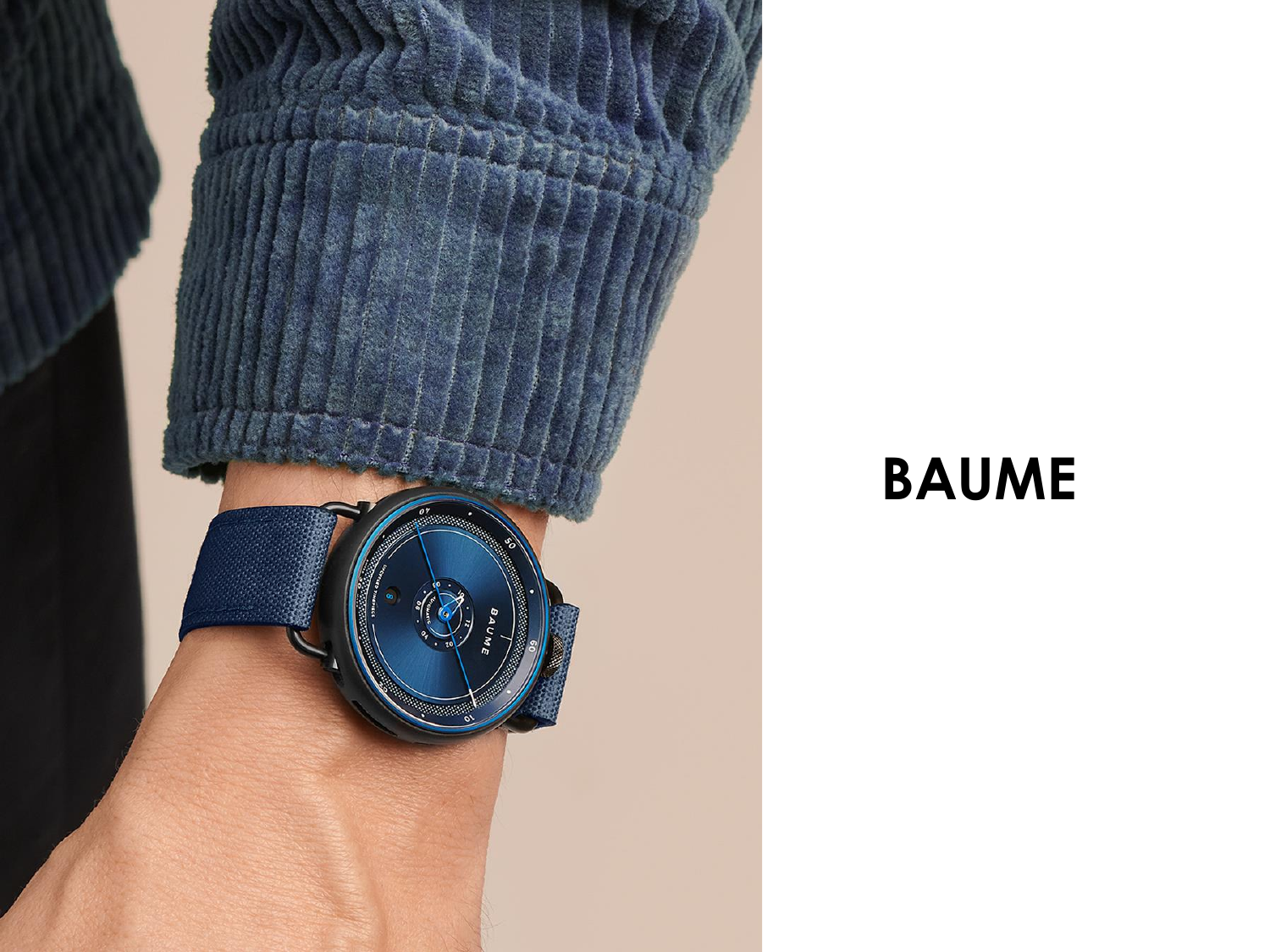

|                                           | <b>MOVEMENT</b>         | Automatic (SW200)<br>Power reserve: 38 hours<br>Jewels: 26<br>Frequency: 4Hz (28'800 vph)<br>Thickness: 4.6 mm                                                                                                                                                                                                             |
|-------------------------------------------|-------------------------|----------------------------------------------------------------------------------------------------------------------------------------------------------------------------------------------------------------------------------------------------------------------------------------------------------------------------|
| BAUME                                     | <b>FUNCTIONS</b>        | H/M, date                                                                                                                                                                                                                                                                                                                  |
|                                           | <b>CASE</b>             | Round<br>Diameter: 42 mm<br>Thickness: 10.2 mm<br>Anthracite upcycled polypropylene case band and<br>blue anodized aluminium container<br>Articulated black anodized aluminium horns<br>Scratch-resistant sapphire crystal<br>Sapphire case back with white decalc : WFO - Waste Free Ocean<br>Knurled crown at 12 o'clock |
|                                           | <b>DIAL</b>             | Sun satin-finished blue<br>White decals<br><b>Blue hands</b><br>Date display at 6 o'clock                                                                                                                                                                                                                                  |
| <b>BAUME WFO</b>                          |                         |                                                                                                                                                                                                                                                                                                                            |
| Reference<br>M0A10680<br>Automatic - Date | <b>STRAP</b>            | Interchangeable blue woven upcycled PET with light blue stitching<br><b>Black cork lining</b><br>System of button very reliable that allows to change the<br>strap without tools                                                                                                                                           |
| Ø 42 mm – Aluminium-RPP / RPET            | <b>BUCKLE</b>           | <b>Black PVD steel pin buckle</b>                                                                                                                                                                                                                                                                                          |
| <b>WORLD PRICE 1,370 CHF</b>              | <b>WATER-RESISTANCE</b> | 3 ATM (approx. 30m)                                                                                                                                                                                                                                                                                                        |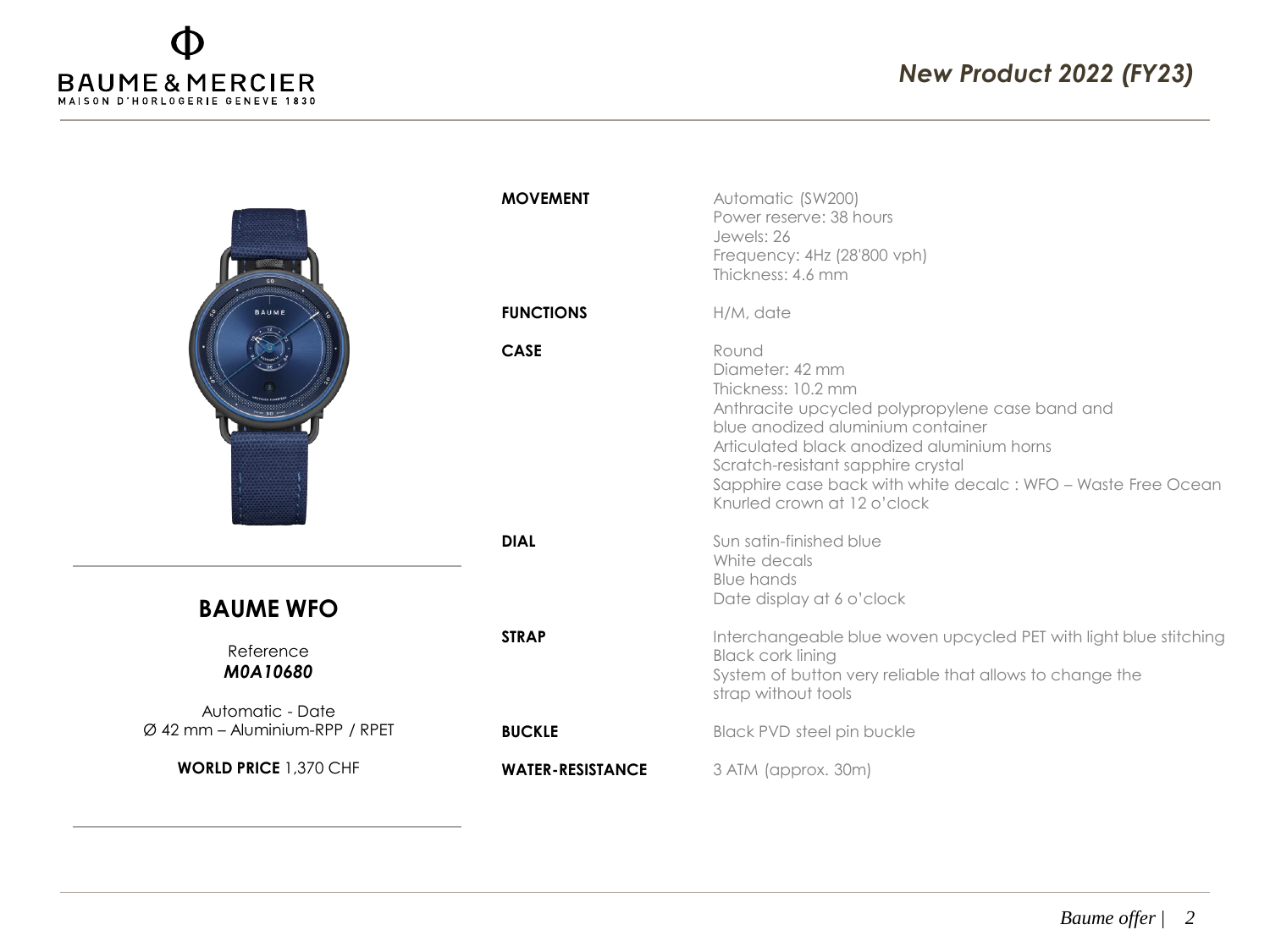

**WORLD PRICE** 460 CHF

## **P2** (EV22) *FY20 new products New Product 2022 (FY23)*

|                                                                                 | <b>MOVEMENT</b>         | Quartz (RONDA 6004.D)                                                                                                                                                             |
|---------------------------------------------------------------------------------|-------------------------|-----------------------------------------------------------------------------------------------------------------------------------------------------------------------------------|
|                                                                                 | <b>FUNCTIONS</b>        | H/M, small seconds, date                                                                                                                                                          |
| BAUME                                                                           | <b>CASE</b>             | Round<br>Diameter: 41 mm<br>Thickness: 7.56 mm<br>Polished black PVD - steel<br>Articulated horns<br>Scratch-resistant sapphire crystal<br>Full case back*<br>Crown at 12 o'clock |
|                                                                                 | <b>DIAL</b>             | Sun satin-finished slate-grey<br>White minute track<br>Gilt H/M hands<br>Gilt small seconds hand and bevel<br>Black date display at 6 o'clock                                     |
|                                                                                 | <b>STRAP</b>            | Interchangeable natural cork with black stitching<br>Natural cork lining<br>System of button very reliable that allows to change the                                              |
| <b>BAUME</b>                                                                    |                         | strap without tools                                                                                                                                                               |
| Reference<br>M0A10686                                                           | <b>BUCKLE</b>           | <b>Black PVD steel pin buckle</b>                                                                                                                                                 |
| Quartz - Small Seconds / Date<br>$\varnothing$ 41 mm – Black PVD - Steel / Cork | <b>WATER-RESISTANCE</b> | 3 ATM (approx. 30m)                                                                                                                                                               |

*\* Possibility to engrave the case back*